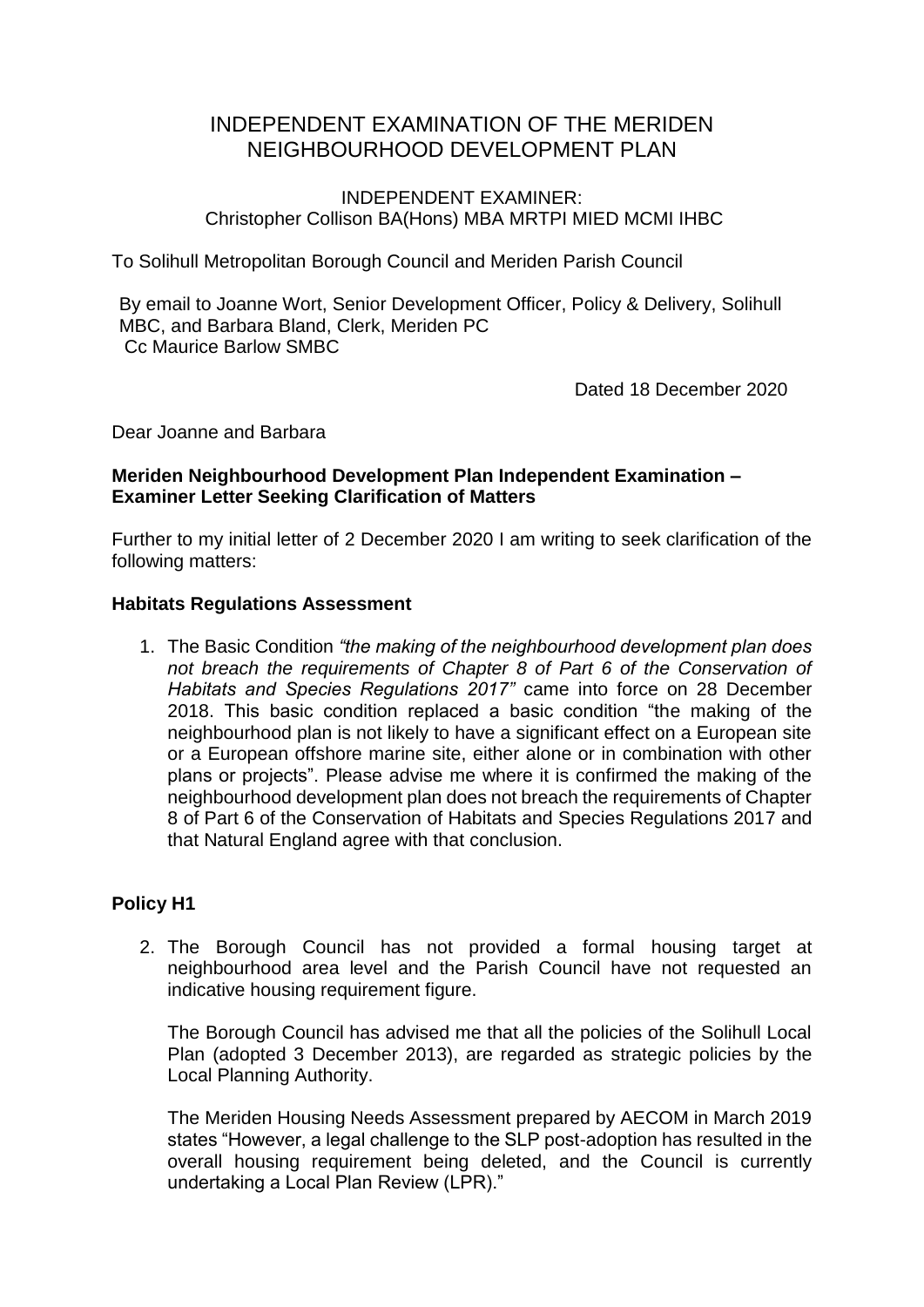The AECOM study uses the Local Plan annual housing requirement of 500 for the Borough or a total housing requirement of 8,500, between 2011 and 2028 to calculate a proportional share for the NP area concluding 7 homes (1.45% of 500) should be allocated annually as the 'fair share' of the Borough's target (or a total of 123 homes between 2011 and 2028, up to end of the Plan period for the NP).

Please confirm it is the housing requirement that has been deleted by the Courts that is being used in the calculation of housing need for the Neighbourhood Area, and can you provide any information why this is acceptable.

*3.* The Meriden Housing Needs Assessment prepared by AECOM in March 2019 states *"In arriving at a final total for Meriden, it is important to take into consideration that 160 dwellings were built between 2011 and 2017 in the NA. Considering these completed dwellings, Meriden has met the Local Plan's housing target and does not need to build more homes between 2018 and 2028*." *Consequently, Solihull Metropolitan Borough Council (SMBC) does not put forward a specific housing requirement for the Neighbourhood Area (NA)."*

It appears the Neighbourhood Plan is based on the following "As housing completions in the Neighbourhood Area exceed the proportional requirement of the Local Plan for the Neighbourhood Area then no further dwellings are required in the period 2011 to 2028". The Neighbourhood Plan however has a start date of 2018. Please direct me to the evidence that demonstrates the Neighbourhood Plan does not promote less development than set out in the strategic policies for the area for the period to 2028.

- 4. Please direct me to the existing evidence that sets out the assessment of the housing requirement for the Neighbourhood Area for the remainder of the Neighbourhood Plan period, that is 2029 to the Plan end date of 2033.
- 5. Paragraph 5.6.2 of the Neighbourhood Plan states the Meriden Housing Needs Assessment (AECOM) 2018/19 has shown that 86 affordable housing units should be built from "*now*" until 2033. What date does "now" refer to? The AECOM assessment appears to relate to a period to 2028. Please explain this discrepancy and advise me if the period 2029-2033 is included in the assessment and any implications of this.
- 6. Paragraph 5.1 of the Neighbourhood Plan refers to *"planning applications with permission to build already granted*". What is the number of dwellings completed and the number of dwellings committed but not yet completed in the Plan period since 2018 up to the submission date of the Neighbourhood Plan?
- 7. Please direct me to evidence supporting the Neighbourhood Plan that explains how the alignment of the Village Boundary has been determined?
- 8. Areas of land proposed for designation as Local Green Space:
	- 6. Whittle's Copse and Green off Strawberry Fields;